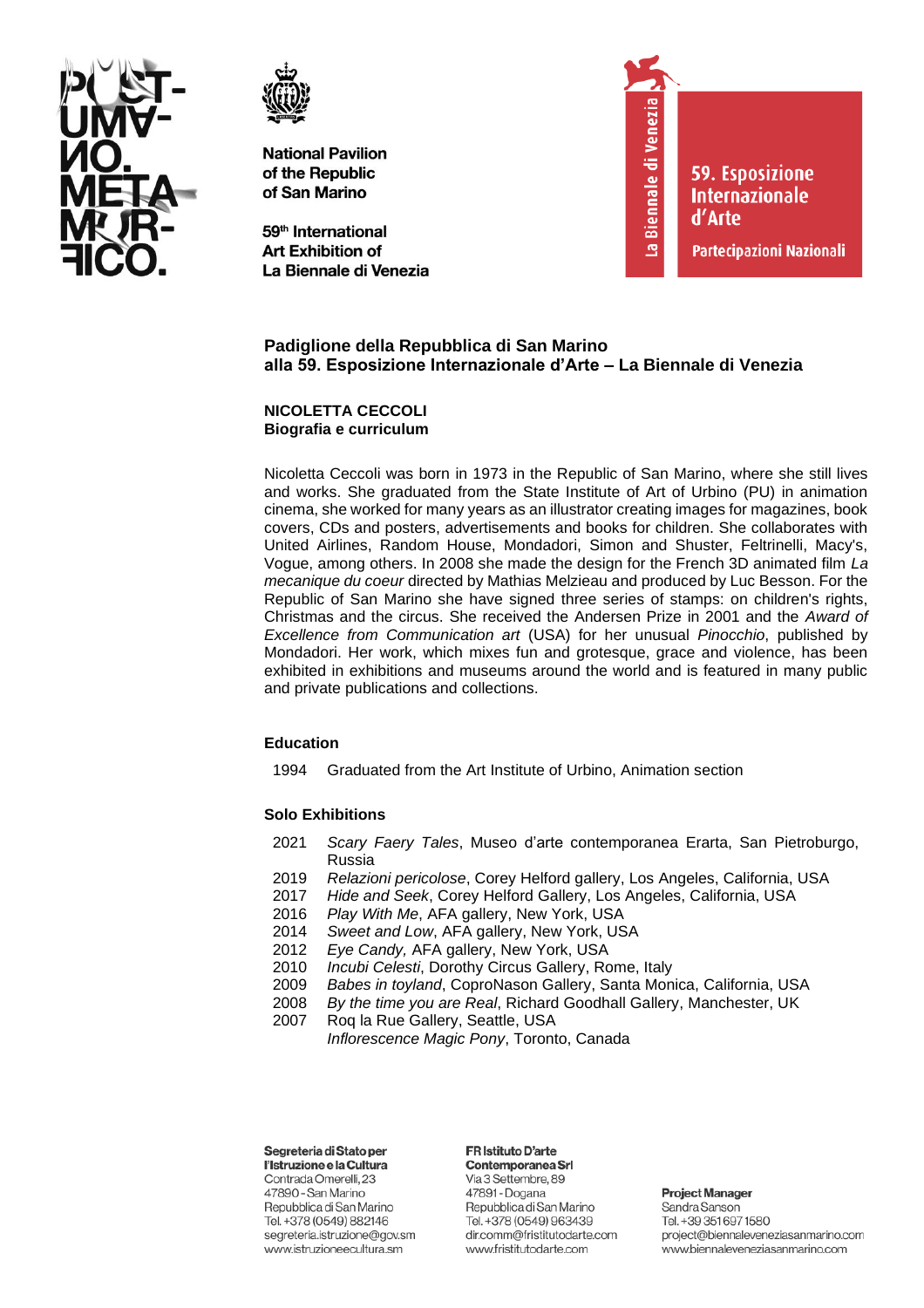



59<sup>th</sup> International **Art Exhibition of** La Biennale di Venezia La Biennale di Venezia

**59. Esposizione Internazionale** d'Arte

Partecipazioni Nazionali

## **Group Exhibitions and Fairs**

- 2020 *Scope International Contemporary Art Show*, Miami, Florida, USA
- 2018 *BLAB!*, Copro Nason Gallery, Santa Monica, California, USA
- 2017 *Ephemeral*, Jiro Miura Gallery, Tokyo, Japan
- 2016 *Pandora's Box*, AFA gallery, New York, USA
- 2011 *Suggettivism*, Grand Central Art Center, Santa Ana, California, USA *Summer Show*, Johnathan Levine Gallery, New York, USA
- 2008 *Honeytrap*, Strychnin Gallery, Berlin, Germany
- 2006 *All the kitschen sync*, Luz De Jesus Gallery, Los Angeles, California, USA

#### **Awards**

*Award of Excellence*, Communication Art (CA), 2004, 2006, 2007, 2008, 2011 *Bologna's Children's Book Fair*,1995, 2000, 2001, 2003, 2004, 2005, 2007 *Silver medal*, Society of illustrators of New York, 2006 Premio Andersen – *Baia della favole*, best illustrator 2001

Segreteria di Stato per

l'Istruzione e la Cultura Contrada Omerelli, 23 47890 - San Marino Repubblica di San Marino Tel. +378 (0549) 882146 segreteria.istruzione@gov.sm www.istruzioneecultura.sm

#### FR Istituto D'arte

Contemporanea Srl Via 3 Settembre, 89 47891 - Dogana Repubblica di San Marino Tel. +378 (0549) 963439 dir.comm@fristitutodarte.com www.fristitutodarte.com

**Project Manager** 

Sandra Sanson Tel. +39 351 697 1580 project@biennaleveneziasanmarino.com www.biennaleveneziasanmarino.com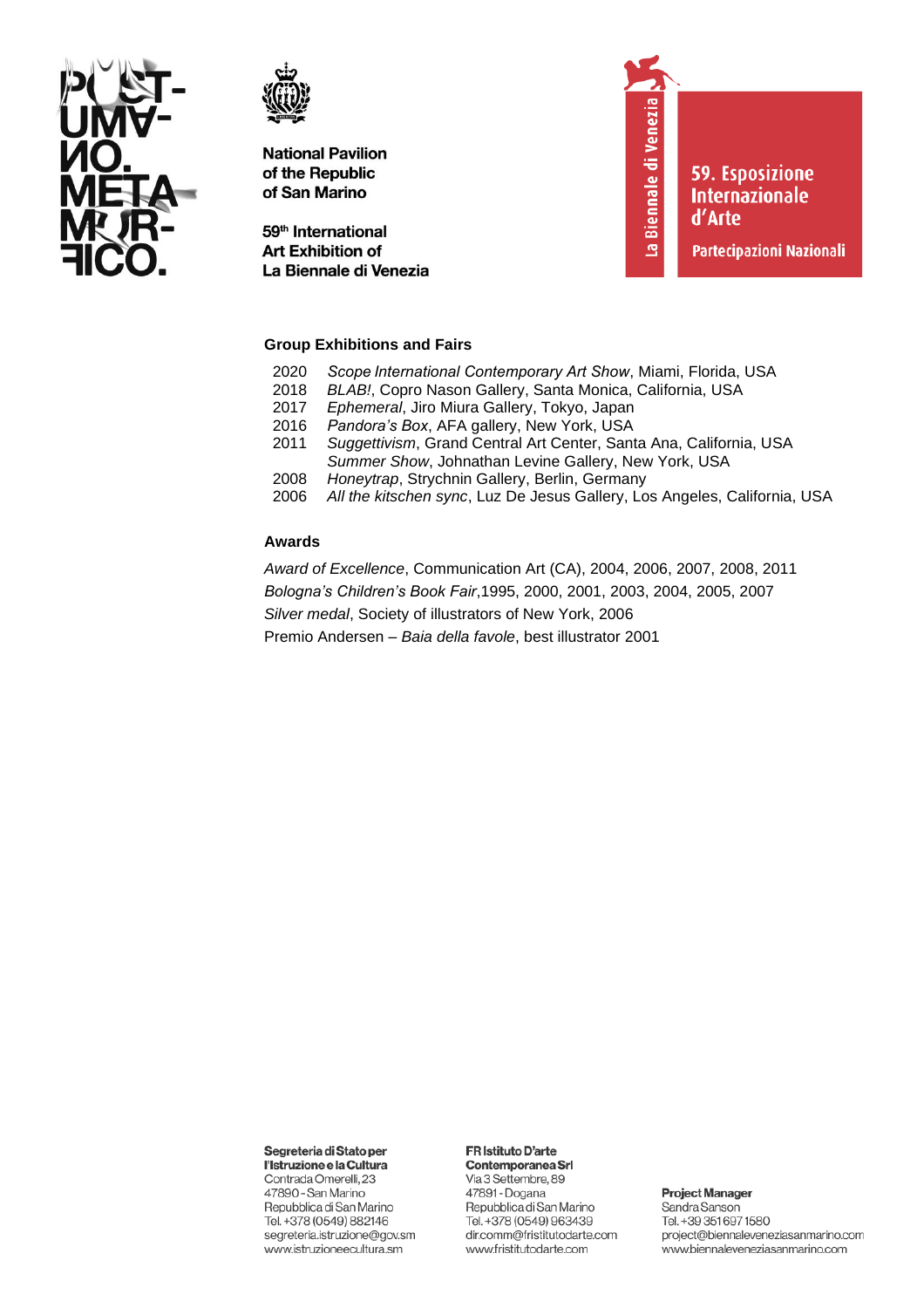



59<sup>th</sup> International **Art Exhibition of** La Biennale di Venezia



**59. Esposizione Internazionale** d'Arte

Partecipazioni Nazionali

# **Padiglione della Repubblica di San Marino alla 59. Esposizione Internazionale d'Arte – La Biennale di Venezia**

**NICOLETTA CECCOLI Biografia e curriculum**

Nicoletta Ceccoli è nata nel 1973 nella Repubblica di San Marino, dove tuttora vive e lavora. Diplomata all'Istituto Statale d'Arte di Urbino (PU) in cinema d'animazione, ha lavorato per molti anni come illustratrice creando immagini per riviste, copertine di libri, CD e poster, pubblicità e libri per l'infanzia. Collabora tra gli altri con United Airlines, Random House, Mondadori, Simon and Shuster, Feltrinelli, Macy's, Vogue. Nel 2008 ha realizzato il design per il film di animazione 3D francese *La mecanique du coeur* con la regia di Mathias Melzieau e prodotto da Luc Besson. Per la Repubblica di San Marino ha firmato tre serie di francobolli: sui diritti dell'infanzia, il Natale e il circo. Ha ricevuto il *Premio Andersen* nel 2001 e l'*Award of Excellence da Communication art (USA)* per il suo inusuale *Pinocchio*, edito da Mondadori. Il suo lavoro, che mescola divertimento e grottesco, grazia e violenza, è stato esposto in mostre e musei di tutto il mondo ed è presente in molte pubblicazioni e collezioni pubbliche e private.

#### **Formazione**

1994 Diploma all'Istituto d'Arte di Urbino, sezione Animazione

#### **Mostre Personali**

- 2021 *Scary Faery Tales*, Museo d'arte contemporanea Erarta, San Pietroburgo, Russia
- 2019 *Relazioni pericolose*, Corey Helford gallery, Los Angeles, California, USA
- 2017 *Hide and Seek*, Corey Helford Gallery, Los Angeles, California, USA
- 2016 *Play With Me*, AFA gallery, New York, USA
- 2014 *Sweet and Low*, AFA gallery, New York, USA
- Eye Candy, AFA gallery, New York, USA
- 2010 *Incubi Celesti*, Dorothy Circus Gallery, Roma, Italia
- 2009 *Babes in toyland*, CoproNason Gallery, Santa Monica, California, USA
- 2008 *By the time you are Real*, Richard Goodhall Gallery, Manchester, UK
- 2007 Roq la Rue Gallery, Seattle, USA
	- *Inflorescence Magic Pony*, Toronto, Canada

## Segreteria di Stato per

l'Istruzione e la Cultura Contrada Omerelli, 23 47890 - San Marino Repubblica di San Marino Tel. +378 (0549) 882146 segreteria.istruzione@gov.sm www.istruzioneecultura.sm

#### FR Istituto D'arte

Contemporanea Srl Via 3 Settembre, 89 47891 - Dogana Repubblica di San Marino Tel. +378 (0549) 963439 dir.comm@fristitutodarte.com www.fristitutodarte.com

#### **Project Manager** Sandra Sanson Tel. +39 351 697 1580 project@biennaleveneziasanmarino.com www.biennaleveneziasanmarino.com